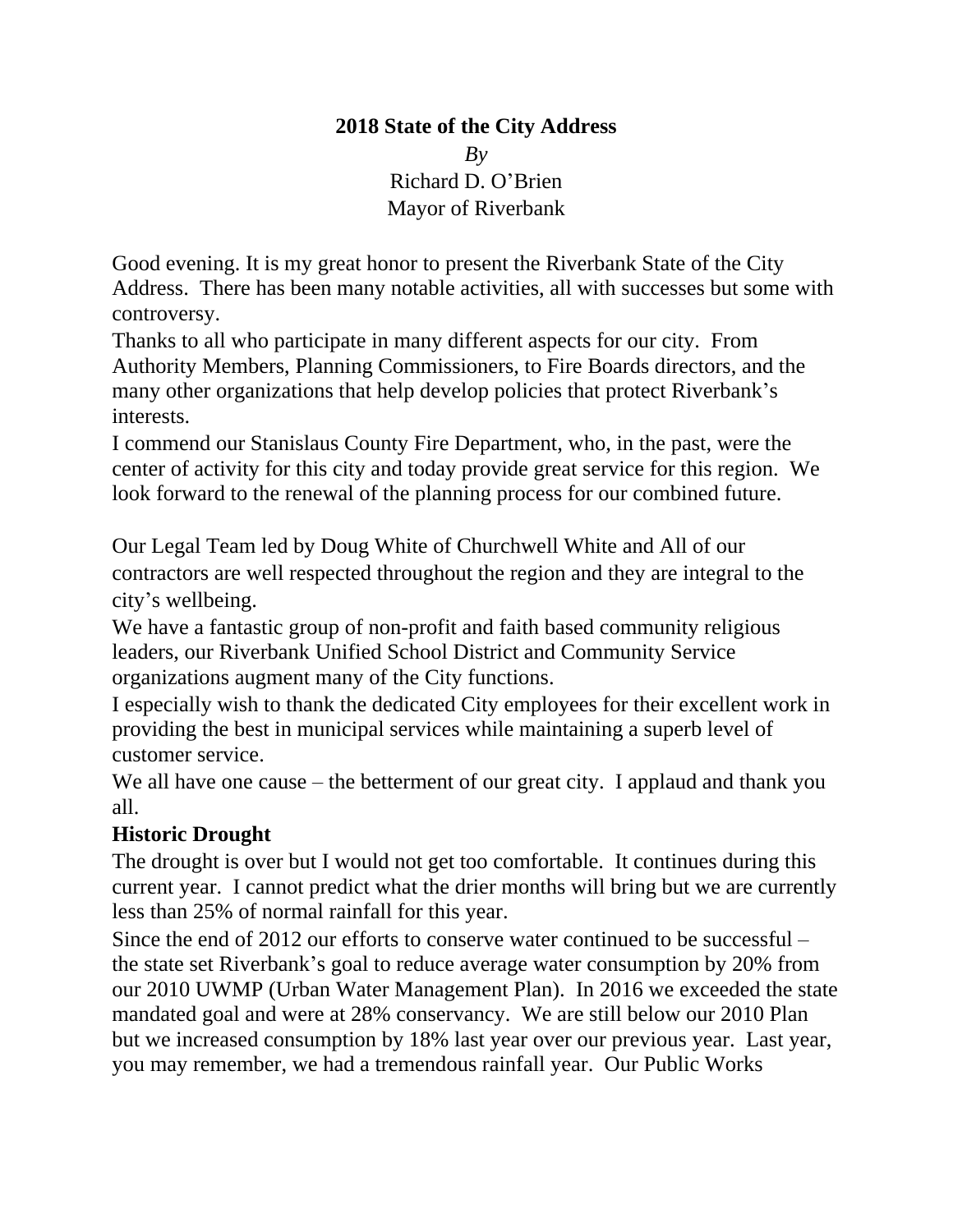Director Michael Riddell is pushing hard in the conservation and the delivery of water. The City's goal to be at 38% below our 2010 Plan by 2020.

To meet our goals of water reductions I ask that home and property owners look at Drip irrigation and other water conservation methods.

We have installed Smart Water Meters throughout the city and residences will be able to view their usage very soon. We are restoring sections of neglect to fully operational systems.

## **MS 4**

The Federal Government, specifically the US EPA (Environmental Protection Agency) has instituted MS4 which is the elimination of pollutants from waterways by storm water runoff. All storm water must be captured and treated prior to discharge in our waterways. As new development matures we are building a regional storm water storage system which will take most of the storm water runoff and recharge our Aquifer. Our vision is to have a total system that can transfer water from one area to another while using additional lateral drainage systems to augment our basins capacities.

The bottom line is that we will continue to conserve our water resources. As we continue to develop the required housing we need we will find the way to capture all waste water and treat it to be reintroduced to the aquifer or transfer for agriculture use. With all the reuse of water, storm water capture – we will be replenishing the aquifer with more water than we use. Director Riddell is applying for grants from both federal and state agencies and is in constant communication with the SWB.

## **Development**

After years of work we are finally at the precipice of project consideration of Crossroads West. This includes EIR (Environmental Impact Report) circulation, public hearings in Riverbank and if approved, a request to LAFCO (Local Agency formation commission of Stanislaus County) for annexation. Crossroads West will essentially double our retail in the shopping center offering complementary, not competitive shopping to the existing retail businesses. We also plan for homes/condominiums. Our Plans Manager Donna Kinney and our Contract Planner John Anderson are solving issues and are actively involved with our future annexation strategy, transportation issues and complete streets. They have put in years of work on this project and are moving this and many more projects forward. The apartments on Claus Road are completed and they are fully rented. There is a large waiting list for affordable housing that needs to be met. We, as a Council, must address this need and provide an acceptable solution.

During our planning for the future, Riverbank and Modesto had a Combined Council Meeting here at this Community Center. The discussion was to plan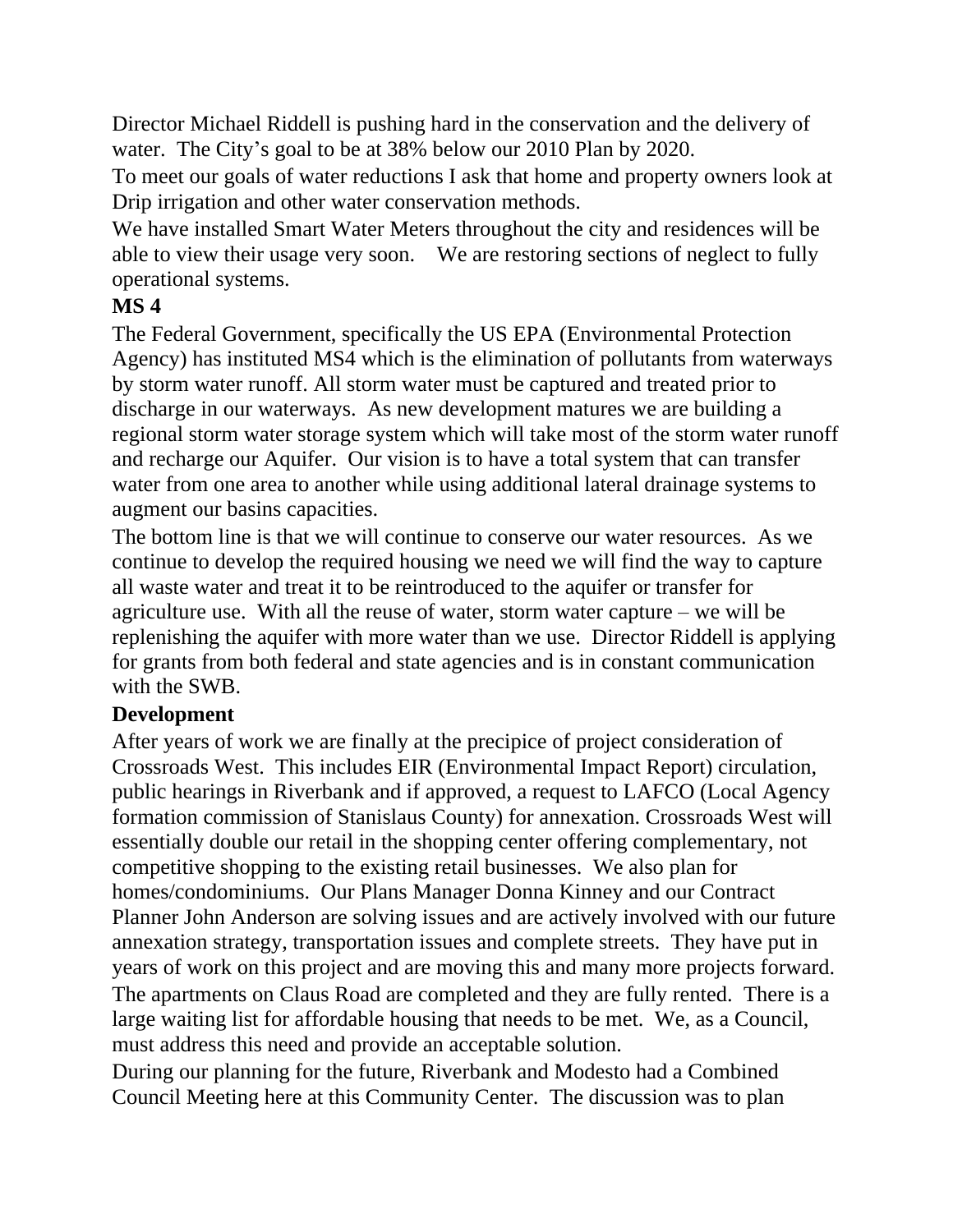together in cooperation and support each other in meeting each city's needs. Transportation needs and Business Development were discussed and future discussion will prepare both cities for the next phase. I commend Mayor Brandvold and the Modesto City Council for a first in city cooperation and participation.

The eastside of Riverbank is being developed with new housing for first time buyers. This is the first single family residential development in many years on the east side of town. The housing is of high quality and will meet some of our housing demands. The builder is selling the homes faster than he can build. Clearly, housing needs are here.

Our roads are better than in most communities mainly because our Community Development Manager, Kathleen Cleek has been tenacious in attaining grants and OPM (other people's money) for projects. She and our City Engineer Bill Kull, and Traffic Management expert Ken Anderson works closely with CalTrans Director Mr. Dennis Agar on safety concerns along SR 108 and NCC. Mr. Agar and his staff continue to be accessible in all aspect of our transportation concerns.

Ms. Cleek has been instrumental in securing plans and agreement to construct a new crossing on SR 108 near Saint Frances of Rome. She is in the engineering phase now with construction to follow shortly.

During this last year she has preserved 43 roads, received grants for Bike/Ped paths, built bike paths, forming partnerships with our schools, religious leaders, business leaders and receiving free technical assistance to apply for grants for additional safe routes to schools. I commend her on her tenacity and endurance.

## **Riverbank Industrial Complex (RIC)**

After years of frustration in the on again off again transfer of property from the Army Corps of Engineers to the City of Riverbank, I personally asked Congressman Jeff Denham to intercede. Congressman Denham agreed and in less than two weeks of my request, he met with the decisions makers from the Office of the Secretary of the Army. On October  $17<sup>th</sup>$ , 2017 the US Army and the City of Riverbank signed the deeds for the first transfer of property from the military to local control. The City received the property at no-cost with the proviso that all revenue gained from the property will be reinvested into the Industrial Complex for economic development. This is a big deal and I am pleased to move forward in this process.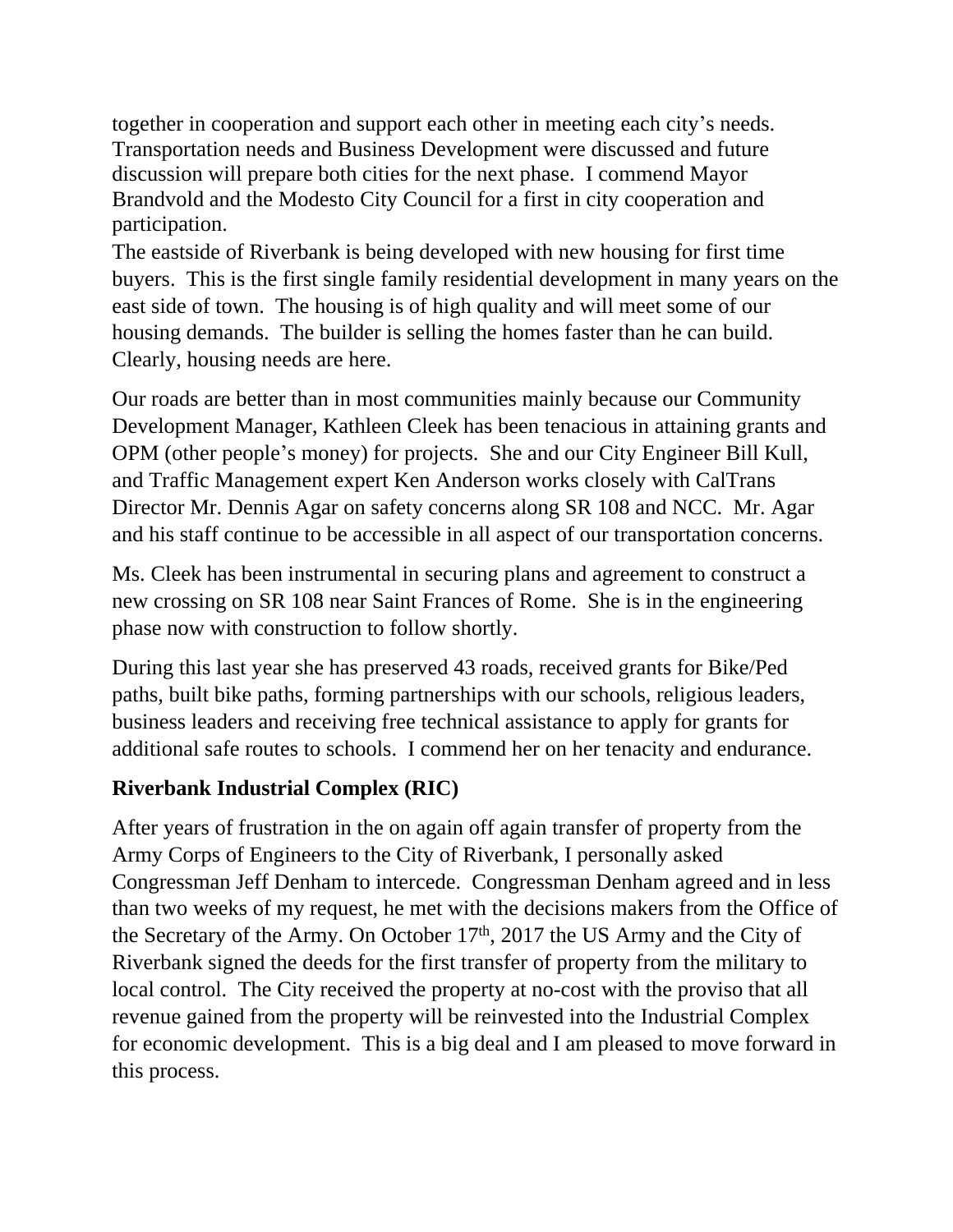The Deed Signing celebration was a community highlight and was attended by dignitaries from the Office of the Secretary of the Army, the Army Corps of Engineers and Congressman Jeff Denham.

On a personal note, I want to thank Congressman Denham who was the catalyst between the City of Riverbank and the US Army in information exchange, setting milestones and establishing the end date that has brought us to our first transfer.

Secretary Cramer provided the initiative and incentive to move this project forward. I can say unconditionally that we would not be here without the support, direction and leadership from Congressman Denham and Sec Cramer.

Secretary Cramer stated: "The Riverbank project is exemplary and one of the most successful examples of how to accomplish economic recovery with base reuse."

The timing of the remaining property to be transferred will be difficult to gauge, all the necessary legal paperwork is expected to be completed by mid-spring. The transfer of the final parcel of property will require concurrence and the signature of Governor Brown. We expect this to be closed by this June.

The City will take possession of the property after the deed is signed. At that time all operations and debts will be the City's responsibility. The City released a Request for Proposal ("RFP") for a Master Developer and is in the process of selecting the right community partner to take the Riverbank Industrial Complex to the next level. The selection of Master Developer will be teamed with at least one and likely many more large companies interested in building plants and industrial facilities at the Riverbank Industrial Complex that will employ many of our residents. It is imperative we take possession of the RIC soon.

The transfer of property is being orchestrated by the LRA Director Debbie Olson who has successfully managed the RIC for the last eight years and has built an annual budget of \$21M and a reserve for capital improvements.

#### **Police Services**

In 2017 Riverbank enjoyed reduced crime numbers overall, with the most significant reduction being in auto theft. This reduction came after a targeted enforcement effort to reduce auto theft numbers in the city. The only crime category that is up from 2016 is robbery. Although our robbery frequency is up slightly, robberies, when they do occur are dealt with swiftly. Our Police have a high clearance/arrest rate of 52%. The national average clearance rate for robbery is 29.6%. If you do a robbery in Riverbank, odds are, you'll get caught.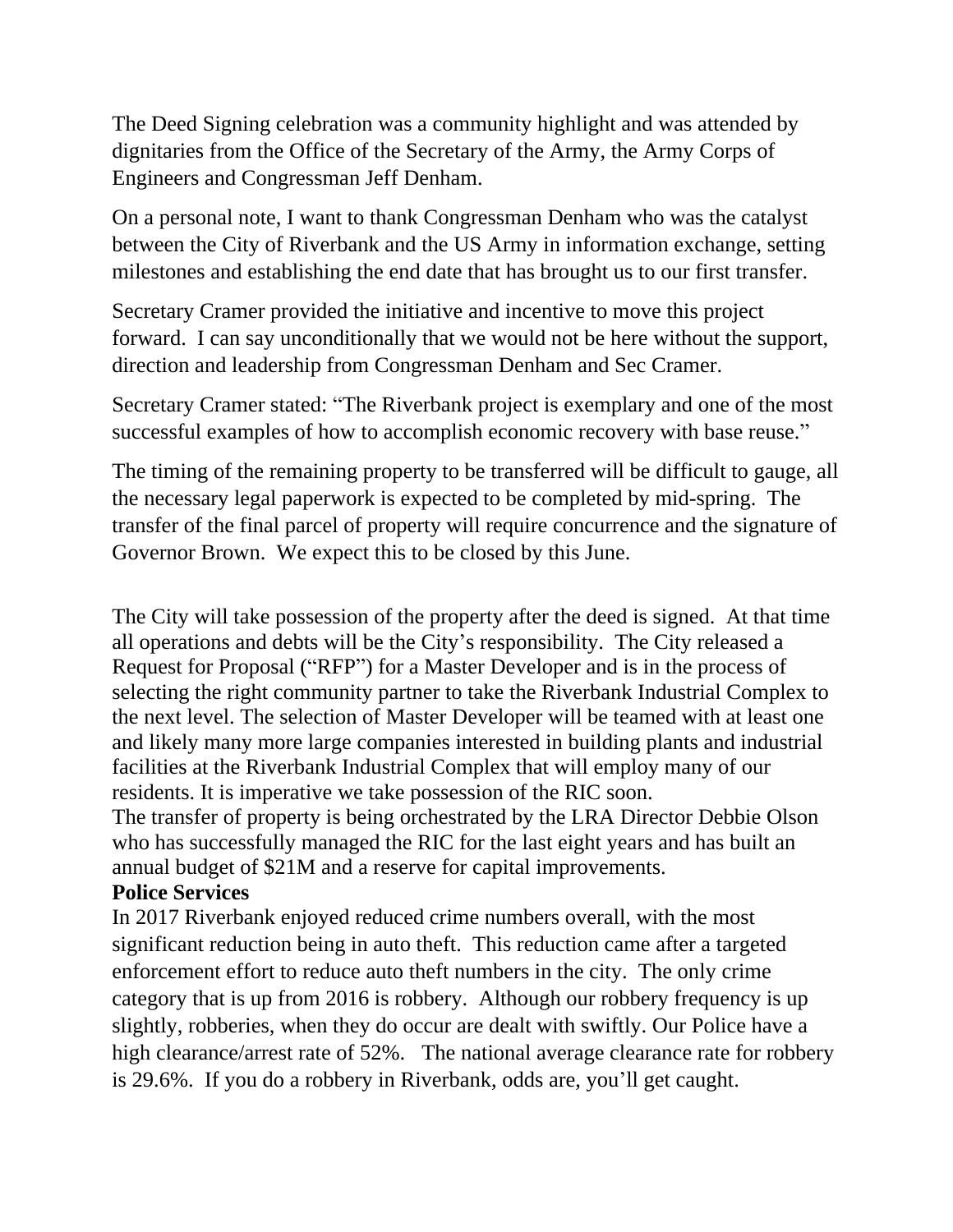The Riverbank Police Services increased arrests by 38% in 2017 to 594 arrests. These increases in part are due to warrant arrests – Riverbank will not be a harbor for criminals whether they committed a crime in Riverbank or elsewhere.

# **Cannabis**

We have an industry in Riverbank that uses much of our Police Resources without contributing to our society. This industry has contributed greatly to a 7% increase in Police calls and nearly a 24% increase in arrests from 2016. Illegal drugs affect all areas of Riverbank and all social economic groups. 37% or 141 of the arrests in 2017 were drug related and marijuana is not included in these statistics.

Based on a 2015 NIH (National Institutes of Health) survey of this region shows there are between 3800 - 4700 Riverbank residents using Marijuana – some daily, others not as frequently. The passage of Proposition 64 complicated the landscape for law enforcement and made it difficult to formulate a strategy. At first, this City Council wanted to do the minimum to comply. The county proposed a cannabis sales tax sharing agreement that would share tax revenues between cities with dispensaries and the county based on population. For example: If Riverbank had a dispensary that generated 1m\$ in tax revenue Riverbank would receive approximately \$50,000. That did not seem fair, so we decided to go on our own and explored every aspect of the Proposition.

We held workshops, study sessions, public hearings, and came up with a strategy that would provide safety and security for the City. While we do not condone to use of marijuana, it is widely used and we looked for what is the best way to protect all of our citizens.

Under prop 64 every household can grow six marijuana plants at a time or approximately 24 plants per year. Since we cannot stop the private grows in a home, prop 64 allowed for reasonable regulations from local governments. We regulated the growth procedures that are stipulated under the Prop 64 and modified by law to ensure safety and security for the grower, property owners, and other occupants especially those under age. Still, any home can grow marijuana and they must be responsible for their harvest.

At the time we were exploring how to proceed, there were no authorized dispensaries in Stanislaus County – zero - yet 24 dispensaries were in operation and in plain sight. In September, the City Council approved an ordinance allowing Dispensaries and we have had interest from dozens of potential applicants – two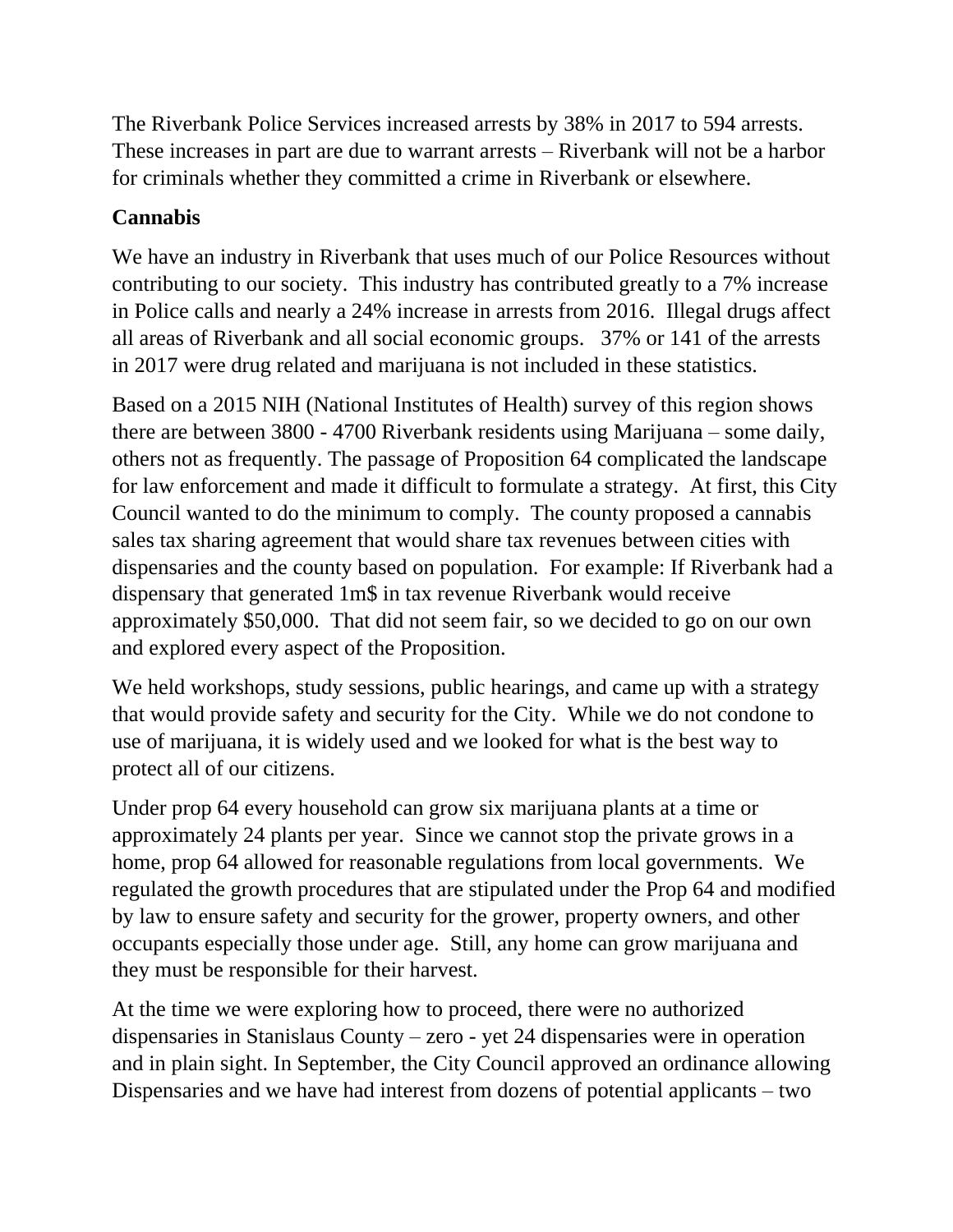were given licenses to sell cannabis. Some area residents do not want dispensaries because it sends the wrong message to our community, our young people and our moral values. Many want this city council to do nothing. They fear dispensaries will sell to under aged. We get your concerns. Let's face facts – 2015 NIH Survey shows that  $14 - 20\%$  of Riverbank are using  $-$  it is in our homes, our schools, and on our streets and still do we do nothing? The dealers will sell to anyone dispensaries will not. So why are we approving dispensaries? We want to manage this issue not be managed by it without resources.

Marijuana (even though it is now legal) is the bulk of the illegal drug industry along with other drugs being sold to lesser number of people. During our research, we visited many legitimate dispensaries and they knew where illegal operations were ongoing. The Council believes that by not having dispensaries - illegal distribution of marijuana will continue at its current level and may intensify. It will continue to infest our community. In fact, without legal competition, the distribution will become more aggressive and possibly deadly. Legal dispensaries will cut into the black market share; we don't know how the dealers will adjust but a recent cartel brutal killing of two growers outside of Riverbank on Claribel should give us warning.

Operators of legal dispensaries will protect their profits and will know if illegal dispensaries/operations are ongoing. RPS will respond to eliminate the illegal operations in our City. Plus, legal dispensaries must abide by California Laws. By the end of 2018, every product sold at legal dispensaries will be traceable to the dispensary that sold the product. The products will be clear of contaminates such as pesticides and herbicides. We want to provide a safer atmosphere for those who purchase than having dealers be their contact. We also believe dispensaries will generate enough revenue for the City to hire additional police officers.

We explored commercial grow operations and decided that indoor commercial grows could entice illegal growers in our surrounding area to join in the commercial arena and become legitimate. A company is cooperating in offering spaces for this purpose. The former Contadina Plant has been discuss as a potential site. This could mean additional revenues that will generate security enhancements by allowing the City to hire all the police officers required, code enforcement and other security programs including school liaisons officer. So, the industry that takes from our society will be providing funds that will keep Riverbank secure and sustainable.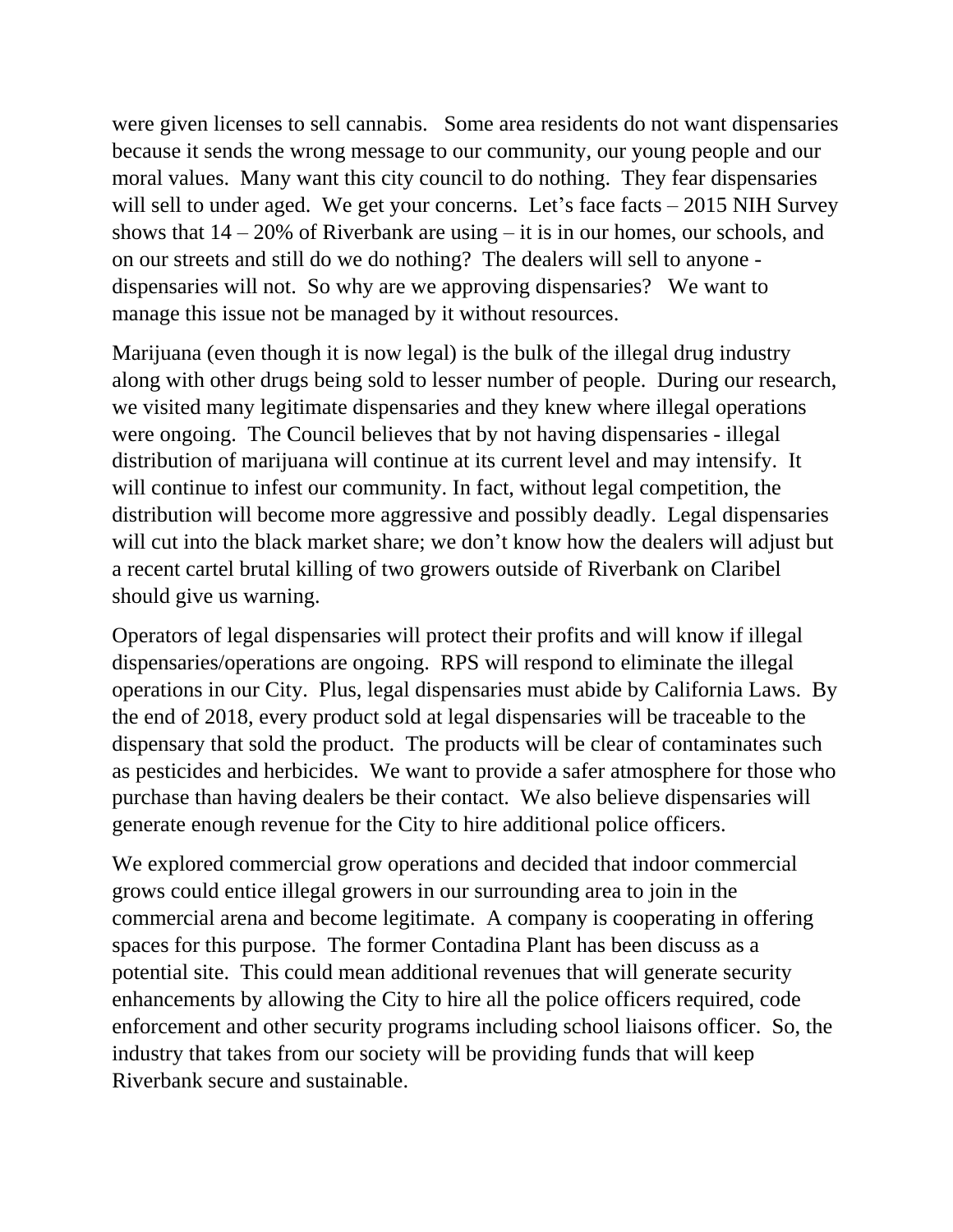We fully understand the black market will continue to operate – but over time their activities will diminish or change. It will not go away, but we want to put a dent into their operations and make them look elsewhere. We also understand the problems with drug use -

In Riverbank, every dispensary and the commercial grow, will be continually scrutinized, and monitored. Their operations can be shut down for any infraction. No other business could lose so much for so little.

### **Sanctuary City Request**

The City received a request to become a sanctuary city. We held a workshop and had open discussions on this request. Through our discussions there were indications that the fears some have were unfounded and based on hearsay. The fear is real and we must alleviate these fears.

Sheriff Adam Christianson provided facts about the Sheriff's Department and relationships with Federal Agencies.

The recent State legislative action making California a Sanctuary State negated the necessity to proceed. But rest assured, the City of Riverbank will not ask for documentation for citizen status. Our neighbors and friends can live without fear because no member of our community will be targeted in the City of Riverbank. We support any effort to secure a path to citizenship for all our residents.

## **Non Profits**

Last year, during the Mayor's Annual Meeting with Nonprofits, Religious Leaders and Civic Groups we developed a Plan of Action and addressed the need to assist the homeless and the issue of homelessness in Riverbank. The City was successful in that our liaison with County HHS (Health and Human Services) providing much needed assistance to the homeless with the County's mobile services. The homeless and homelessness are being addressed by this community. The county's responsiveness and our group identified activities that can help the homeless on an institutional and individual level.

Earlier this year this brain trust again, came together and formulated a Utilities Assistance Plan that provides services and or funds to those residents in need. Education and counselling will be provided to help in managing debt. Next month we will be addressing additional homeless issues and finding solutions especially those for families who live with relatives and friends without a home of their own.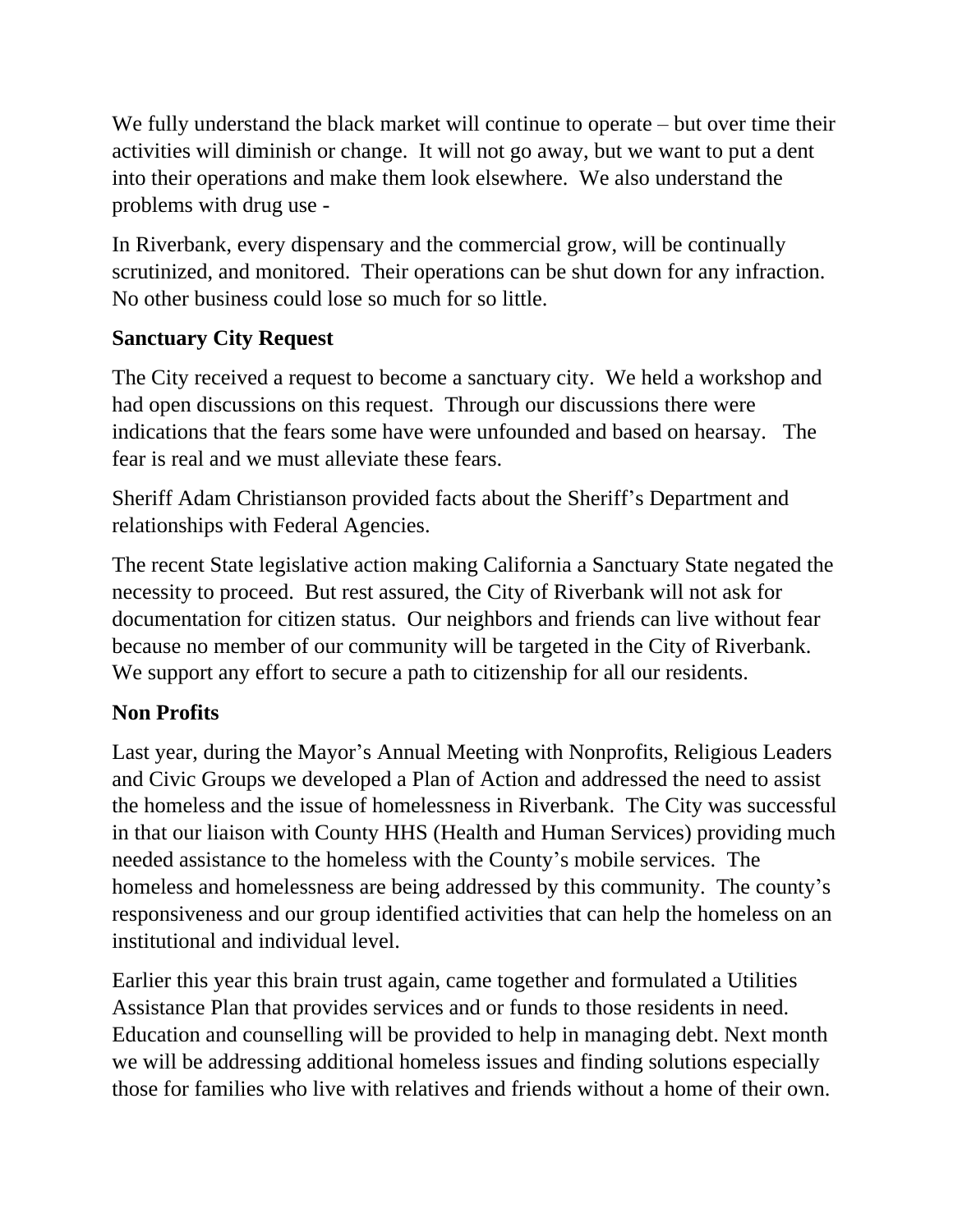#### **Strategic Financial Planning**

In 2013 our financial outlook was bleak. We conducted our first Financial Review which showed our reserves were projected to be lower than 3% at the start of 2018 and negative by 2019. Through cost savings, careful use of our discretionary funds, and stronger than expected sales tax revenues we are projecting a more robust reserve but still at a structural deficit of \$161,000. I must point out we are lacking 6 – 7 police officers, Code Enforcement officer and Community Development Officer as well as others. However, I also would like our employees to know that we appreciate their partnership during negotiations which has contributed greatly in the city's sustainability. We know it has been difficult and we thank you.

We conducted our annual Financial Review where we looked out to the next five years identifying our revenue sources and obligations. We analyzed the threats to our income as well as our opportunities to increase revenue streams. Without an increase in revenues we will be constrained in our ability to expand our services. Retirement costs will continue to increase significantly in the upcoming years. We are currently paying approximately \$300,000 in unfunded liabilities to Calpers and their recent investments are reported to be less successful than anticipated which may, again, lower our discount rate to below 7% meaning an additional increase in contributions is expected from the general fund. CalPERS just announced that the unfunded liabilities amortization debt payback timeline is being reduced from 30 years to 20 years putting a much greater burden to all cities.

A large percentage of the General Fund is used for salaries, benefits, and obligations. The City's Reserve is the remaining funds available after obligations and is designated towards emergencies and one-time strategic expenditures. It is time to have a realistic reserve in which the City can react aggressively in a time of emergency and given the anticipated deficits in future fiscal years especially during a recession. Part of the discussion with this Council will include a decision on capital expenditures and alternative funding possibilities. There is the property tax sharing agreement with the County that places the city's general fund at risk of not being able to provide essential municipal services to our residents.

When a property is annexed to the city, the county will keep that current property tax or baseline. The improvements to the annexed properties are then assessed a tax value. Special districts and schools receive approximately 80% of the above baseline tax value. The remaining tax revenue is split about 13.4% county and 6.6% City. Let's assume the baseline tax is \$100.00. So if you pay \$2,100.00 in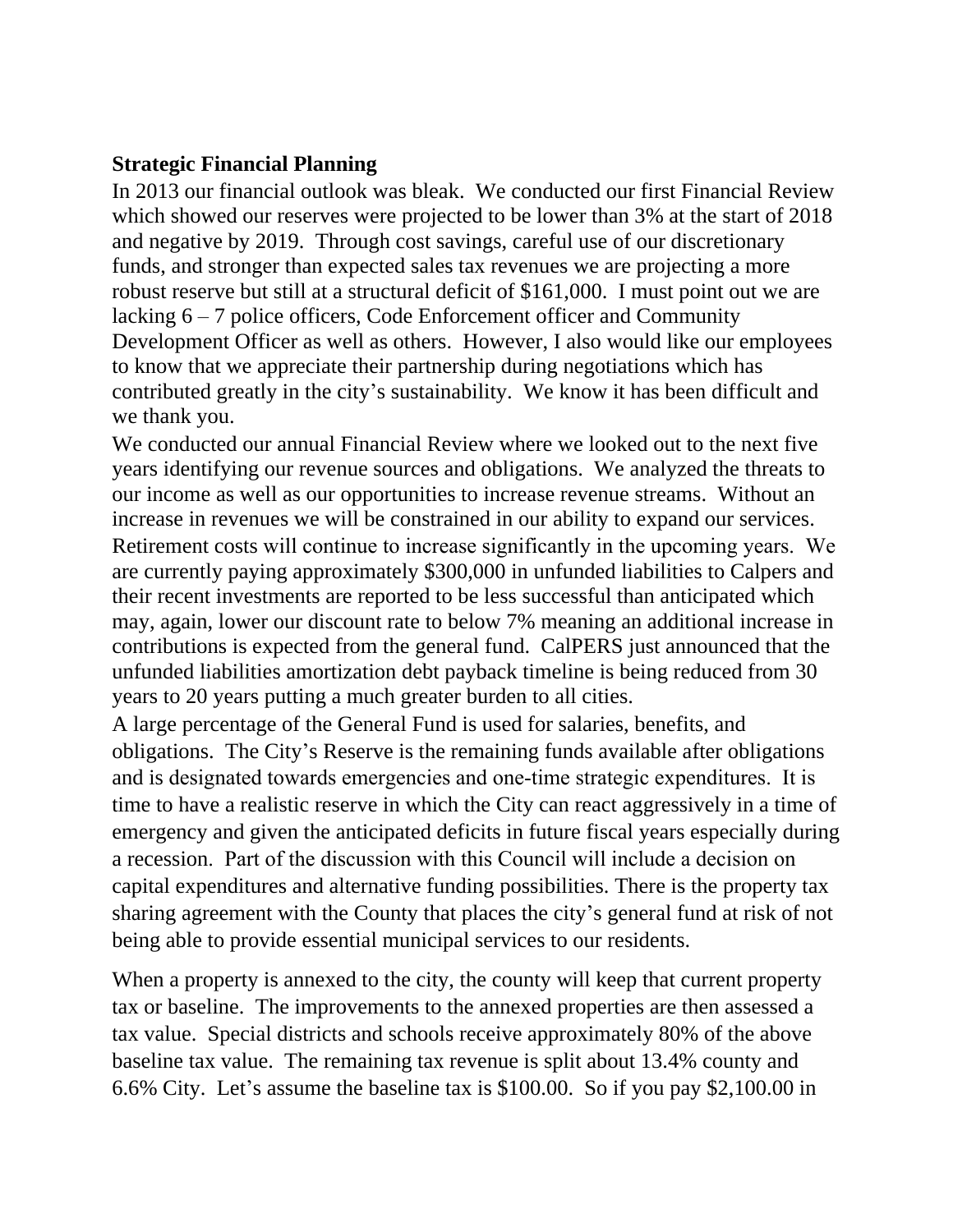property assessment, the City will receive \$132.00 to provide municipal and police services, repair streets and roads, provide for parks, recreational programs, salaries, etc. The county will receive \$268.00 plus the base line tax. While the county needs to provide for Services County wide, the City has more of the burden than proportioned. We are currently discussing with the county for a more equitable tax sharing solution. One that will not burden the county, but a slightly better arrangement that can help the city remain sustainable.

The County also has Public Facility Fees which the county assesses on new construction or expansion of existing structures. These fees can increase the cost of a new home by almost \$8K. Developers or homeowners must pay these fees up front. We are asking to pay these fees later in the process, close to or at occupancy of the building.

Similar requests are being made for Ag Land Mitigation policy and Swanson's Hawk habitat mitigation.

As we move forward in other parts of the City we must look inward and revitalize our downtown. We must remove barriers so businesses and residents can flourish. We must place our citizens first and develop a culture to enhance this concept.

For the downtown, specifically area in the DTSP (Down Town Specific Plan) Area we must develop a toolkit so an entrepreneur will know which steps must be taken when opening a business.

For new businesses in the downtown, I propose zero business related fees, no business license fee for at least the first year. I request zero impact fees and a timely process for all inspections.

I do expect cooperation from the business community to assist new business to thrive through networking and checking up on the new business needs. Businesses should assist in training our city employees so we can be responsive to their needs.

We as a city should come up with a shared parking concept that facilitates opening new businesses downtown. Build a "yes" culture, not only downtown but throughout this great city.

I believe if we start a program like this, the waived fees will be offset by the tax revenues generated by the new businesses. The same old strategy has not worked.

We have a fantastic group of dedicated employees. During the last six or so years there has been little in compensation increases and although they are on par with